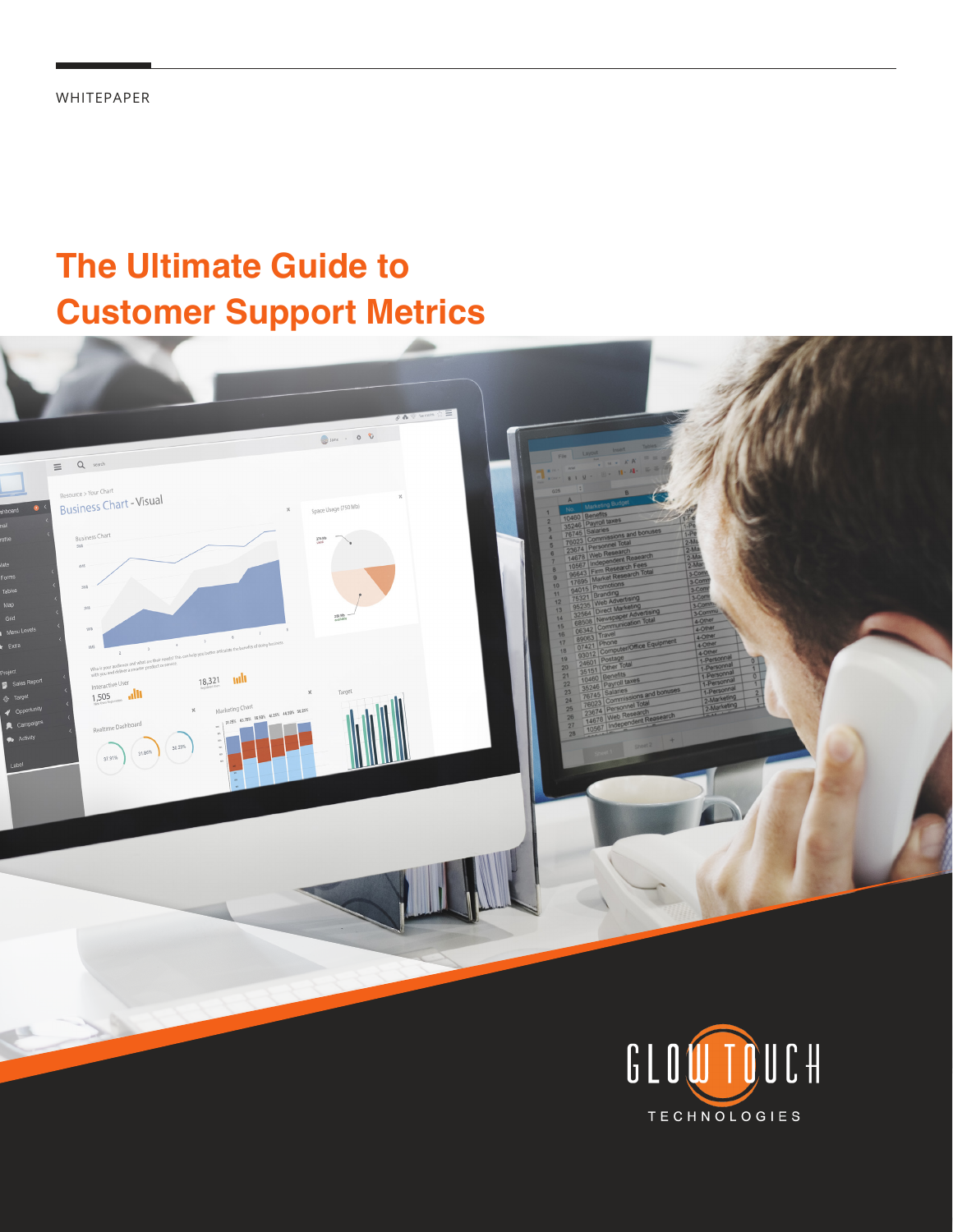

# **The Ultimate Guide to Customer Support Metrics**

**We've created this guide to help you confidently achieve the right customer technical support operation for your business. Whether you're starting a support operation, run support in-house or plan to outsource all or part of it — using the right metrics, with the right approach, will help you clearly determine and attain success.** 

**The key is that successful support for you probably looks different from successful support for someone else. In this guide, we start with the general approaches companies take with their support operations, show the kinds of Service Level Agreements (SLAs) that help with each approach and finally define customer support metrics within the context of these approaches.**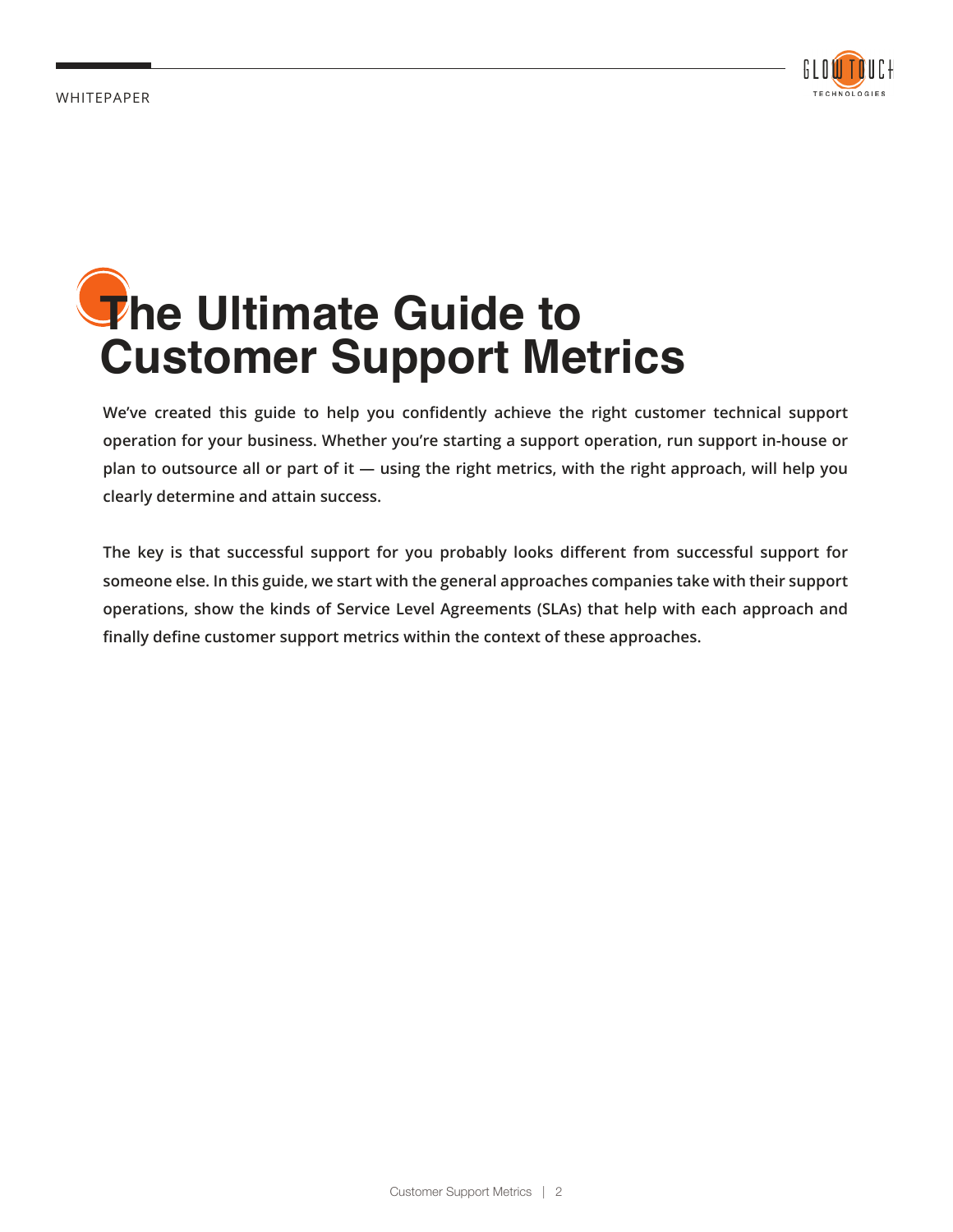

## **Cost vs. Quality: Competing Goals**

Your metrics need to follow both your goals and your approach to meeting your goals. So, when selecting metrics to track, start by defining and prioritizing your goals and your approach.

Broadly speaking, companies have two competing support goals:

- Minimize support costs
- Deliver exceptional customer service

Metrics that apply to minimizing support costs primarily measure the efficiency of your support operation. Example measures include the quantity of tickets handled, the percentage of your team's time spent on support and the speed of contact resolution — i.e. output measures.

Metrics that apply to maintaining exceptional customer service primarily measure the quality of customer experience. Example measures include customer satisfaction (CSAT) scores and the time customers spend waiting before reaching a support agent.

Generally, efficiency metrics and quality metrics compete with each other, and they tend to lie on a continuum. The more you focus on lowering operational support costs, the more you tend to see dips in customer experience metrics. Similarly, the higher your required customer experience numbers, the lower your efficiency numbers will tend to run. And that's okay. No single approach is best for everyone; the best approach is the one that suits your business, and it may even change over time. As a support team, the idea is to model the different possibilities along the continuum, identify the tradeoffs and make intentional decisions. Finally, set up the systems and accountability to ensure you hit the mark.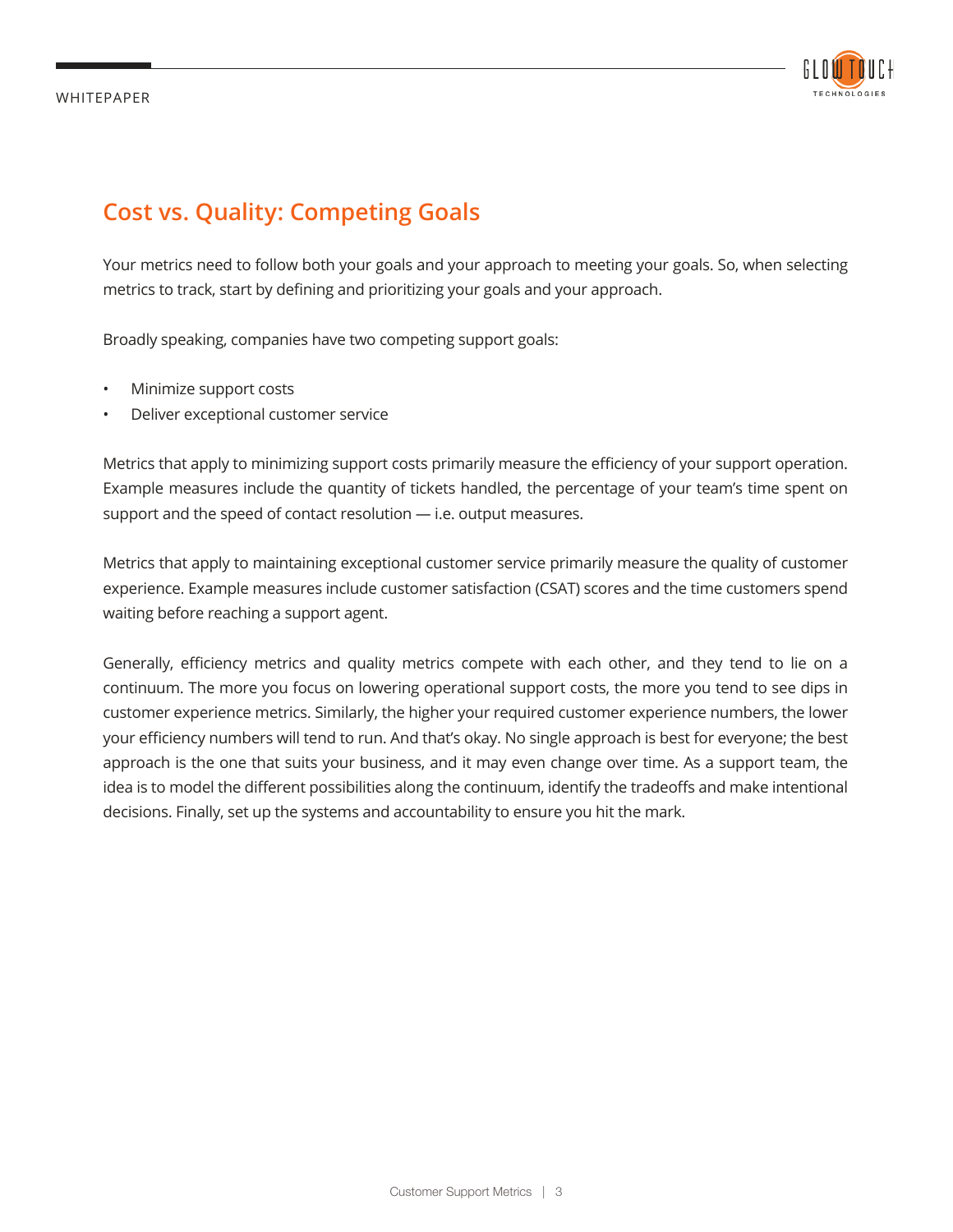

## **Setting Up the Right Service Level Agreement (SLA)**

Once you prioritize your goals, define your approach to meet those goals with a strong Service Level Agreement (SLA). An SLA should typically define:

- What metrics are used
- How those metrics are measured and calculated
- Specific goals for each metric

Typically, there are two broad models for setting up an SLA. The options are generally:

- Fixed cost staffing model you hire a fixed number of support professionals, and you pay a set price
- Pay-per-ticket model you pay a set rate per ticket and have set quality metrics that your team is contractually obligated to meet

#### **Fixed-Cost**

In a fixed-cost staffing model, the budget largely defines the customer satisfaction numbers you can meet. A set budget means you have a set number of support team members, which means your team can handle a fixed number of tickets in a given time period. Your customers will simply be served as your team gets to them. You can still make tradeoffs and prioritize certain support outcomes, but your set budget limits flexibility. This model lends itself well to focusing on operational and cost efficiencies, and as a rule, it's always less expensive than a per-ticket model. But in this setup, you'll also typically need to be quite hands on, even if you outsource to a customer technical support vendor.

#### **Pay-Per-Ticket**

Typically, if you want to focus on customer satisfaction and be as hands-off as possible, the pay-perticket model is a better fit. And if you outsource, it puts the responsibility for meeting set quality standards on your outsourcing partner — who is expected to find ways to meet the numbers. The higher your per-ticket rate, the more time your team can spend with each customer or the faster your team can respond to incoming tickets. Adjusting the rate up or down creates tradeoffs between costs and the flexibility your team may have to add resources and meet different metrics. That said, the right outsourcing partner can often save you money by improving efficiency over an in-house team. In the next section, we'll use tangible metrics to nail down what efficiency and quality mean.

\* Though pay-per-ticket technically only applies for outsourced teams, if you currently manage your support in-house or plan to continue doing so, we highly recommend identifying your actual per-ticket rate — or price per contact. In many cases, we've seen clients who manage in-house teams quickly uncover opportunities to reduce support costs by calculating their per-ticket rates. You probably will too.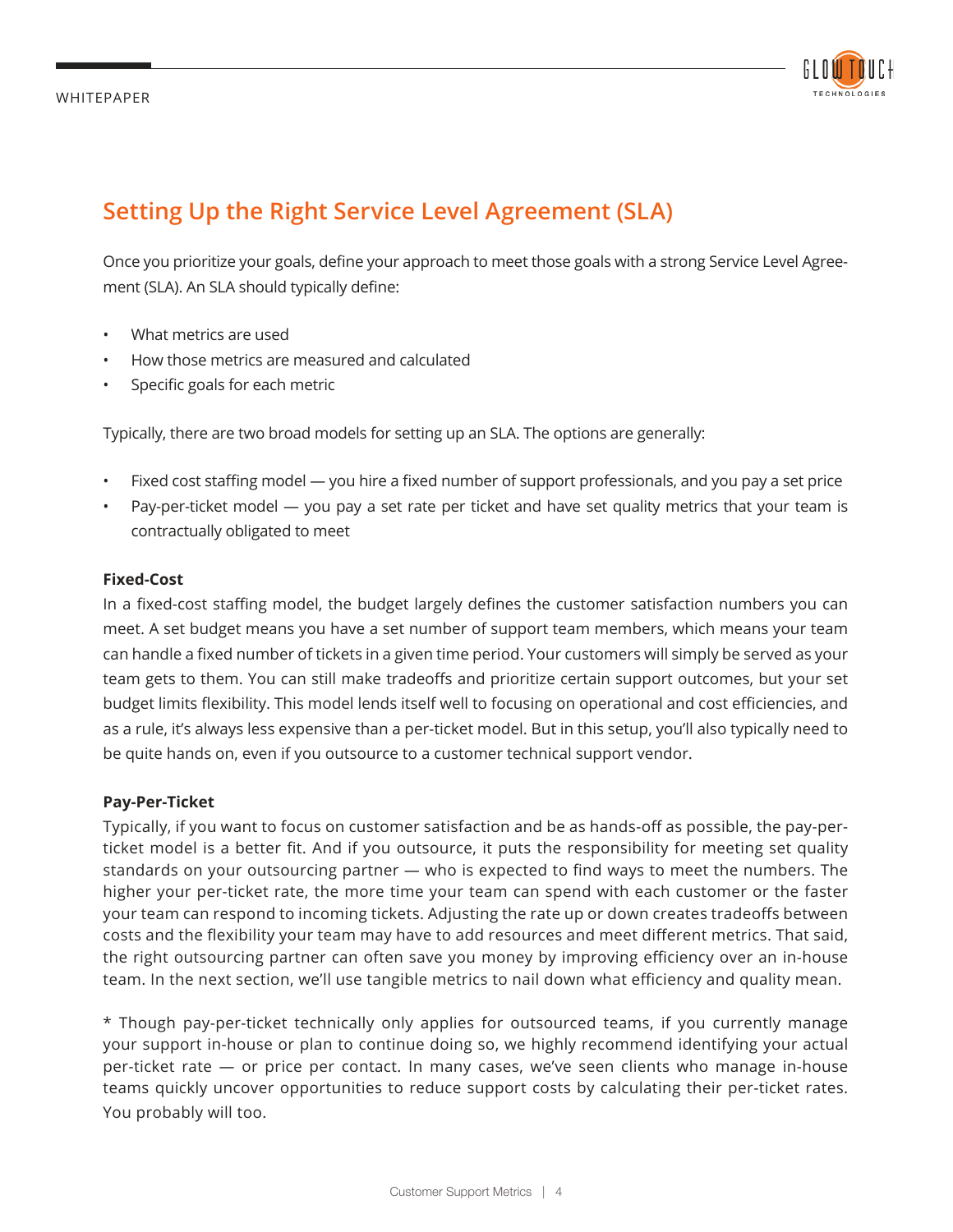

### **Customer Support Metrics**

We've given you the context around metrics, now we'll give you the metrics rundown, starting with operational cost efficiency metrics and progressing onto metrics used to track customer experience.



#### **Operational Cost Efficiency Metrics**

These metrics give you a clear picture of how efficiently and costeffectively your operation is running. Once we run through all of these metrics, we'll put it all together with a full, clear model you can use to identify your ideal operational levels.

#### **Availability**

Availability refers to the percentage of work hours your support team is available to serve customers (instead of performing other tasks, attending meetings or being on break, etc.). Higher availability means more cost efficiency for you, as a larger

percentage of your team's work day is actively spent on the core task of support. Most in-house support teams operate in a range of 60 to 70 percent customer service availability. For additional context, we've often been able to increase availability to 90 percent or higher for our clients.

#### **Occupancy**

Occupancy is the percentage of available time your team spends serving customers, rather than waiting to serve customers — i.e. occupancy is the opposite of idle time. A high occupancy level (and therefore low idle time) means your support team is typically busy handling tickets, which is highly cost efficient but may mean your customers wait longer to be served. A lower occupancy level (higher idle time) means your team spends more of its time waiting to answer tickets, reducing customer wait times but also costing you more money. Based on specific business and customer needs, occupancy can be scaled up or down. The best rate depends on your budget as well as your desired Service Level and ASA or abandonment rate, which we cover in the support quality section.

#### **Concurrency**

Concurrency shows how many tickets or chats your team is handling at the same time — e.g. one customer service representative responding to multiple customers in a live-chat. For reference, we've had team members handle anywhere from two to eight tickets concurrently, depending on our clients' needs. As you increase the number of concurrent tickets, cost efficiency improves, but personal touch can be compromised. The right configuration for you will be based on your business needs in sales, AHT, costs and efficiency as well as what your customers expect. You can model different outcomes based on scaling up or down concurrency.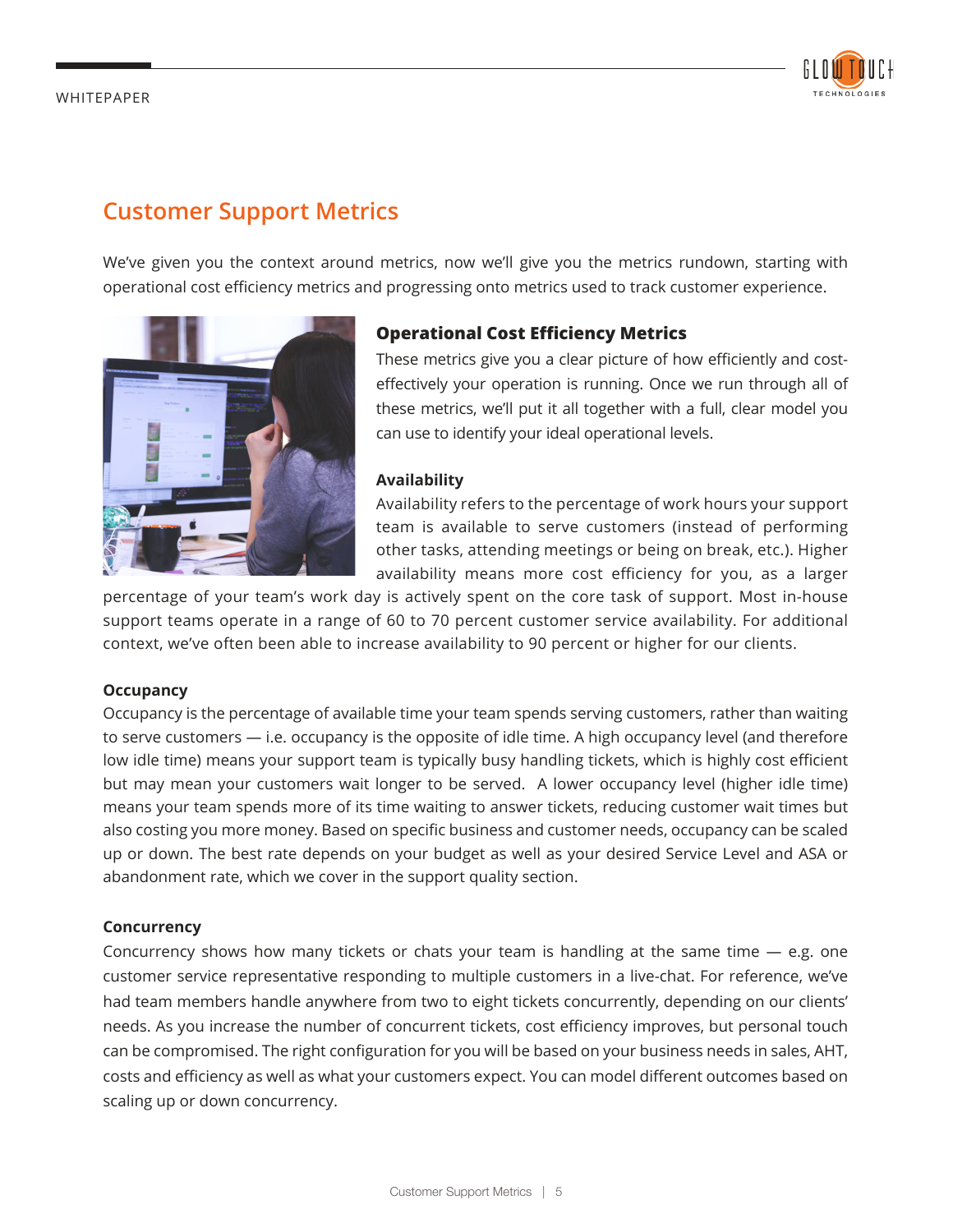

#### **AHT — Average Handle Time**

AHT is how long the agent worked on an incident. It's typically measured from the time he or she is assigned an incident to the time the incident is closed. It does not include the time the incident was in queue. It does, however, include hold time and wrap-up time, the time spent completing the ticket. AHT

## is usually expressed in seconds:<br> $AHT = \frac{customer\ interaction\ time + hold\ time + wrap\ up\ time}$ number of interactions

Handle time only matters to you if you're paying by the hour. It's used for planning and measuring efficiency. Be careful managing AHT. It's a good measure for analysis, but simply driving lower AHT to reduce cost can cause lower first call resolution and customer satisfaction.

#### **TTR — Total Time to Resolution**

TTR is how much time is spent on average to close an incident. The formula varies from one organization to another concerning reopened incidents and when an incident is "closed." TTR = average time elapsed from when the incident was opened to when it was closed (and not reopened). TTR is helpful for measuring efficiency, but be careful how you use it to manage customer support. Agents hurrying customers to close or working the system to close incidents quickly can do serious damage to customer satisfaction.

#### **Total Output**

Let's put it all together. With a good sense for the AHT, availability, concurrency and occupancy numbers you want to meet, you can start to model out your ideal output:

| # of tickets team should answer= $\vert$ |  | $\small \textcolor{red}{  \textit{Number support representatives x concurrency}  } \textit{x available} \textit{lity x occupancy}  } \normalsize \textcolor{red}{  \textit{x available} } \textit{itx accuracy}  } \normalsize \textcolor{red}{  \textit{x available} } \textit{x accuracy}  } \normalsize \textcolor{red}{  \textit{x available} } \textit{x accuracy}  } \normalsize \textcolor{red}{  \textit{x available} } \textit{x accuracy}  } \normalsize \textcolor{red}{  \textit{x available} } \textit{x accuracy}  } \normalsize \textcolor{red}{  \textit{x available} } \textit{x accuracy}  } \normalsize \textcolor{red}{  \$ |
|------------------------------------------|--|-------------------------------------------------------------------------------------------------------------------------------------------------------------------------------------------------------------------------------------------------------------------------------------------------------------------------------------------------------------------------------------------------------------------------------------------------------------------------------------------------------------------------------------------------------------------------------------------------------------------------------------------------|
|                                          |  |                                                                                                                                                                                                                                                                                                                                                                                                                                                                                                                                                                                                                                                 |

For example:

- Assume you have a team of 10 support representatives
- Assume your team members can handle 4 chats concurrently
- Assume an AHT of 15 minutes

If they were robots, working 100 percent of the time and had full occupancy, each person would handle a total of:

4 chats per 15 minutes = 16 chats per 60 minutes (1 hour). Multiply that by 10 people, and that's 160 total chats per hour for a 10-person team.

But once you factor in availability and occupancy, the rate decreases.

- Let's assume a highly efficient availability of 90 percent
- Also assume a highly efficient occupancy of 90 percent (your hold time might be a few minutes in this case).

That'd give you (16) x (.90) x (.90) = 12.96 chats per hour per person. With a team of 10, that's about \*129-130 chats per hour. Is your team that efficient? If not, is it because you're not operating at full efficiency or because you've made an intentional choice to invest in more personal service and focus less on efficiency? \*Note, this does assume a perfect distribution and consistency of tickets coming in, which isn't realistic,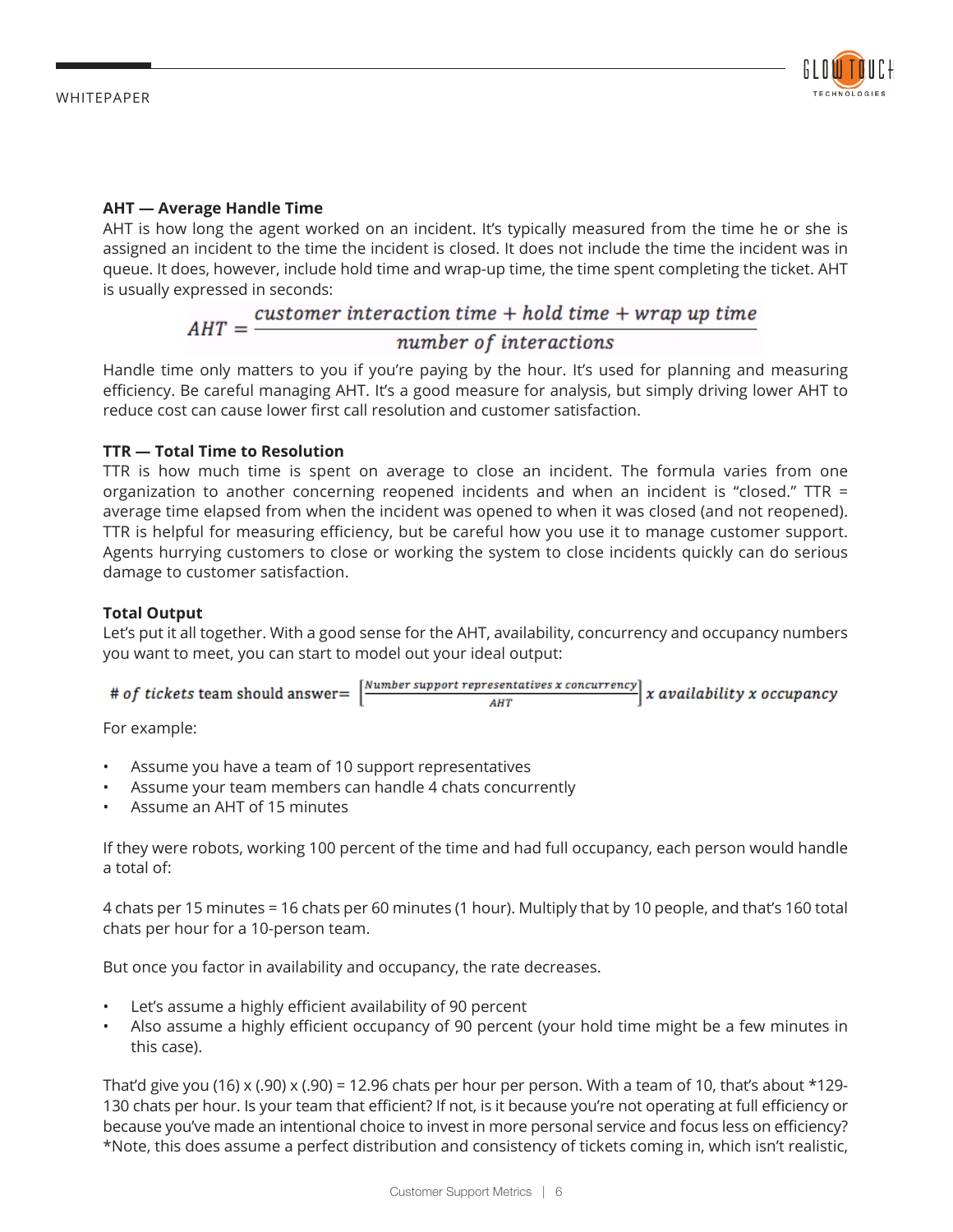

but this model is still highly useful in determining what output should be for individual team members in an efficient operation. It's also a useful way to clearly compare an existing operation with what's possible.

#### **Cost Per Contact**

In addition to tracking output, it's also important to take a step back and review the cost side using Cost Per Contact.

#### *Cost Per Contact = Total Costs for Support/Number of Tickets Processed*

A good, low Cost Per Contact means your team generally, though with some variability, has:

- High availability they're available to directly assist customers a high percentage of the time and aren't spending too much time on other tasks
- High occupancy they spend a large percentage of working time serving customers, instead of waiting for tickets (low idle time)
- Reasonable concurrency team members handle the right number of concurrent tickets at once and probably aren't handling only one at a time
- Reasonable AHT and TTR your team can handle tickets in a reasonably quick period of time
- Reasonably high FCR most tickets are typically resolved on the first contact and don't have to be escalated
- \* When calculating costs, it's important to include non-salary or wage costs. Examples include:
- Health insurance
- Building costs
- Human resources costs
- Hiring and training costs
- Taxes

Partnering with an outsourced customer technical support firm significantly lowers these cost variables.

#### **Customer Experience Metrics**

In this section, we show you the key metrics that give you a clear picture of how well your team is serving your customers. A good support operation resolves customer challenges efficiently and makes intentional choices about what constitutes acceptable wait times and bigger picture customer satisfaction numbers.

#### **Service Level**

The Service Level, whether via telephone, chat or email, is how long it takes to respond to customers once they're in queue. When establishing this metrics, make sure to specify exactly when that customer enters the queue and the clock starts ticking.

Typically, Service Level is expressed as a fraction of the percentile of interactions that are responded to in a given time. For example, an 80/20 Service Level means 80 percent of tickets get a response within 20 seconds.

*Service Level = Percentile of Interactions Responded To In Time*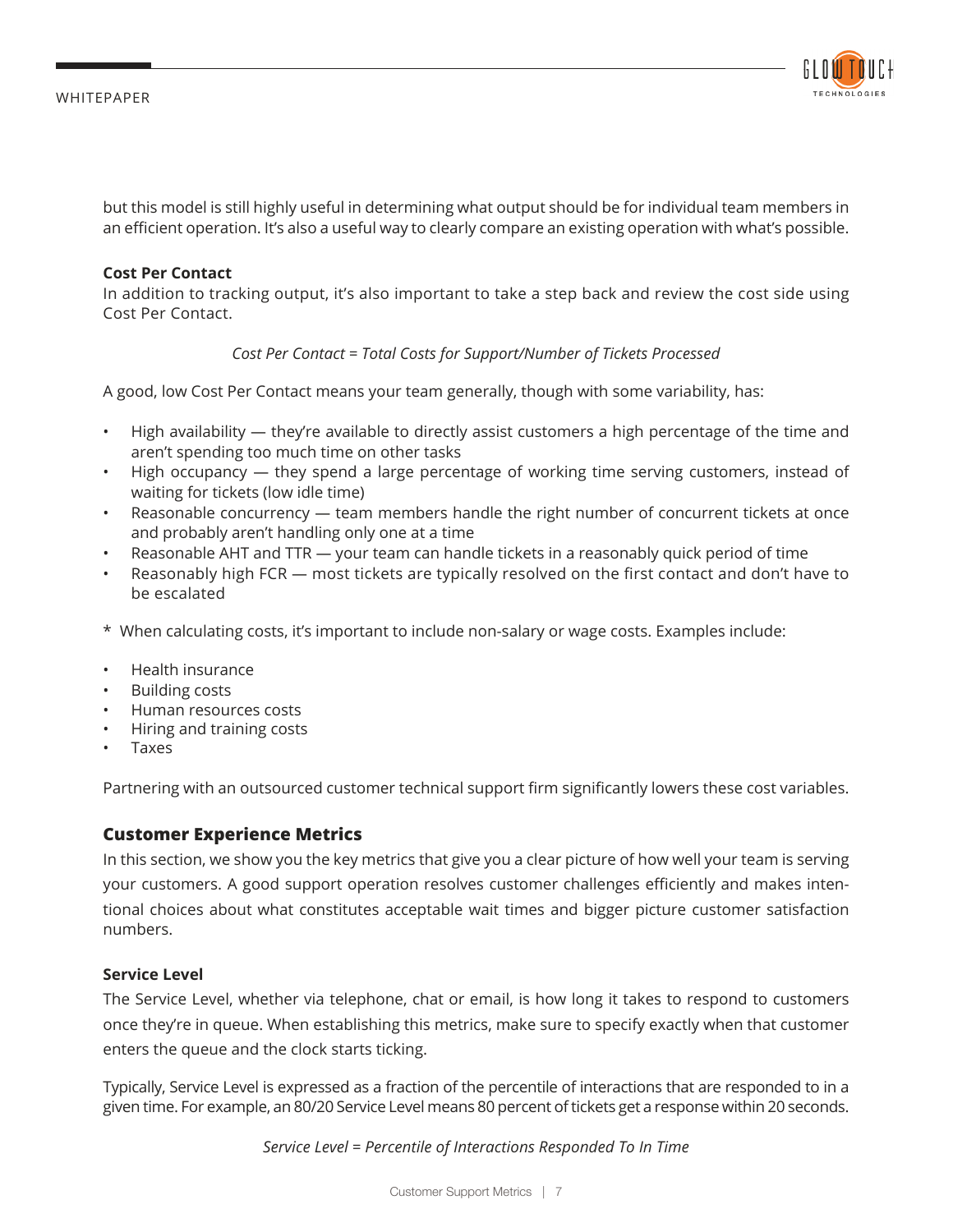

| Percentile | <b>Response Time</b> |
|------------|----------------------|
| 100%       | 00:01:28             |
| 90%        | 00:00:45             |
| 80%        | 00:00:22             |
| 70%        | 00:00:19             |
| 60%        | 00:00:16             |
| 50%        | 00:00:14             |
| 40%        | 00:00:12             |
| 30%        | 00:00:10             |
| 20%        | 00:00:06             |
| 10%        | 00:00:04             |

The higher the Service Level, the more agents you need available and the more expensive it is. So a 90/10 Service Level is more expensive than an 80/20 Service Level, because you have to have enough agents to prevent calls from waiting in queue during heavy volume. Those agents may be idle at times of low volume.

Response time SLAs for interactive engagements, such as telephone and chat, should be measured in seconds. Email or other asynchronous interactions should be measured in minutes or hours.

Most companies first decide how long a wait their customers can tolerate. Then, they compromise on the percentile of interactions that must fall within that time to control costs.

Service Level reports are often response times reported in percentiles. For example, your average response time may be 00:00:28, but seeing the percentiles is more informative.

#### **ASA — Average Speed of Answer**

ASA is how long it takes, on average, to respond to customers once they're in queue. ASA is used in reporting Service Level adherence. There are a few things that need to be addressed when calculating ASA:

- Define how you currently measure your team
- Specify the trigger for when a customer enters the queue and the clock starts ticking
- Hours of operation can complicate things if customers can queue after hours think email support
- Follow-up responses typically aren't calculated in ASA

Interactive Voice Response (IVR) systems may be a good solution to help alleviate longer response times. They allow customers to interact with computers via voice or keypad tones and provide information that the system will process and use to provide information or solutions back to the customer. In regard to IVRs, consider:

- If you have IVRs
- If not, ask whether you need IVR's
- If outsourcing ask if your outsourced partner will use your IVRs or if you have to use their ticketing/ chat/phone system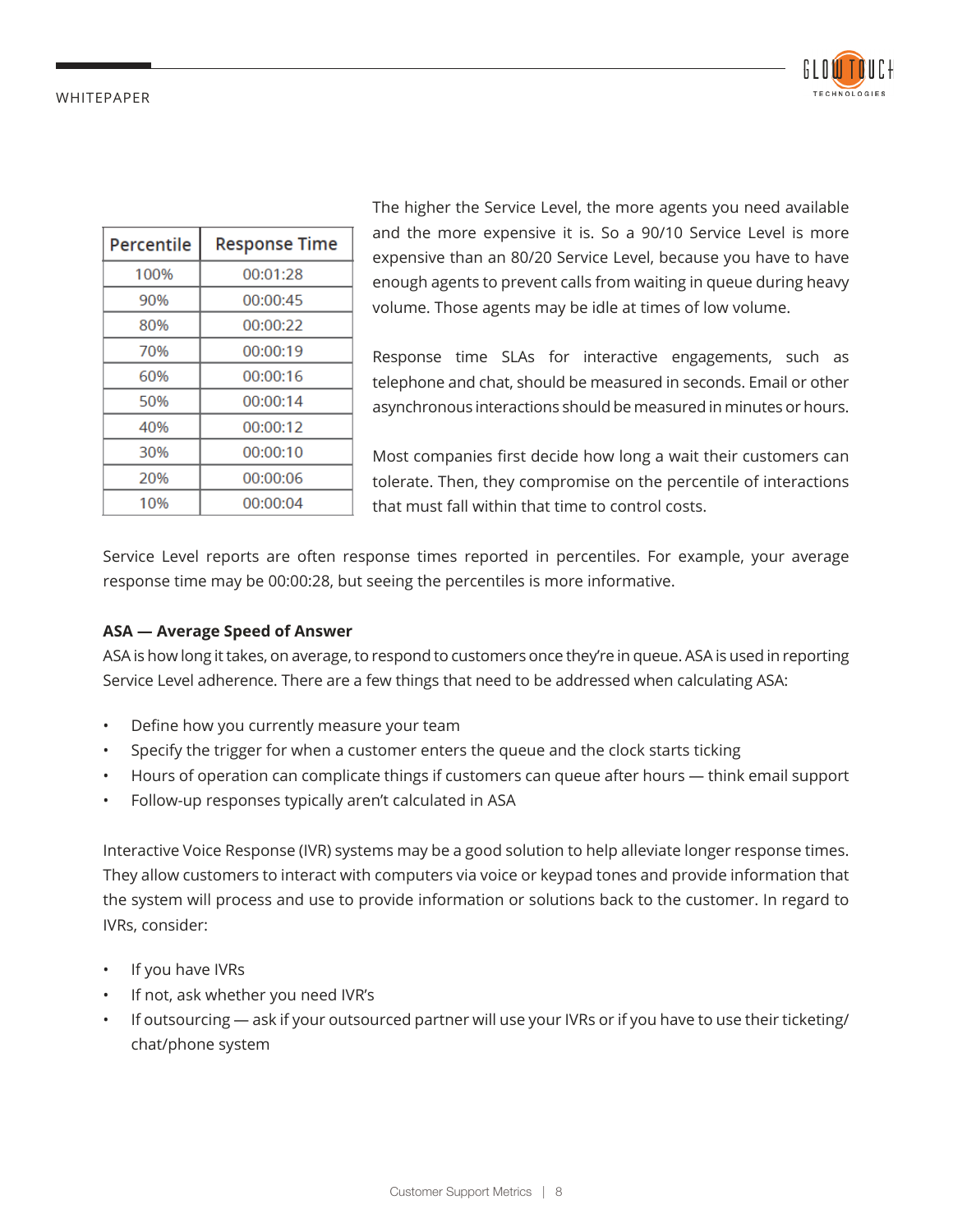

#### **Abandonment Rate**

If possible, avoid customer service abandonment, which is when your customers start a ticket, get frustrated, give up and leave before a support representative gets to them. It's measured in percentage and should be low, about 3 percent.

$$
Abandoment = 1 - \left(\frac{number\ of\ interactions\ completed}{number\ of\ interactions\ started}\right) \times 100\%
$$

High abandonment could mean your Service Level is too low and customers give up holding in queue. It could also mean your workflow is frustrating to your customers and they give up or it could mean there's a technical problem with your processing system. Take time to find the root cause of high abandonment rates.

One thing to consider: if you're purposefully running a particularly lean operation and your customers are patient, you may find it more relevant to primarily focus on abandonment rate instead of ASA. In this case, you may have the goal of keeping abandonment rates low, instead of maintaining a fast ASA.

#### **FCR — First Contact Resolution**

FCR is one of the most important measurements for customer support. In most cases, FCR drives customer satisfaction more than any other customer support factor. FCR is measured as a percentage, such as 80 percent. That means that 80 percent of tickets are resolved on the first customer interaction.

One FCR formula looks like this:

$$
FCR = \frac{number\ of\ includes\ resolved - reopened\ includes}{total\ number\ of\ includes}
$$

FCR sounds simple, but to make it useful, you must decide what counts as being resolved on first contact. Think through the following questions and how your operation will handle them:

- What if the interaction is transferred, then resolved?
- What if the interaction was misrouted to an outsourcer's queue?
- What counts as a reopened incident?

Re-opened incidents have specific challenges to consider as well:

- What prevents agents from opening a new incident to game the system and keep their FCR artificially high? \*You might have a rule that says anytime a customer contacts support again within 24 hours, it counts as a re-open regardless of what the agent does
- What prevents a customer from re-opening an old ticket for a new problem?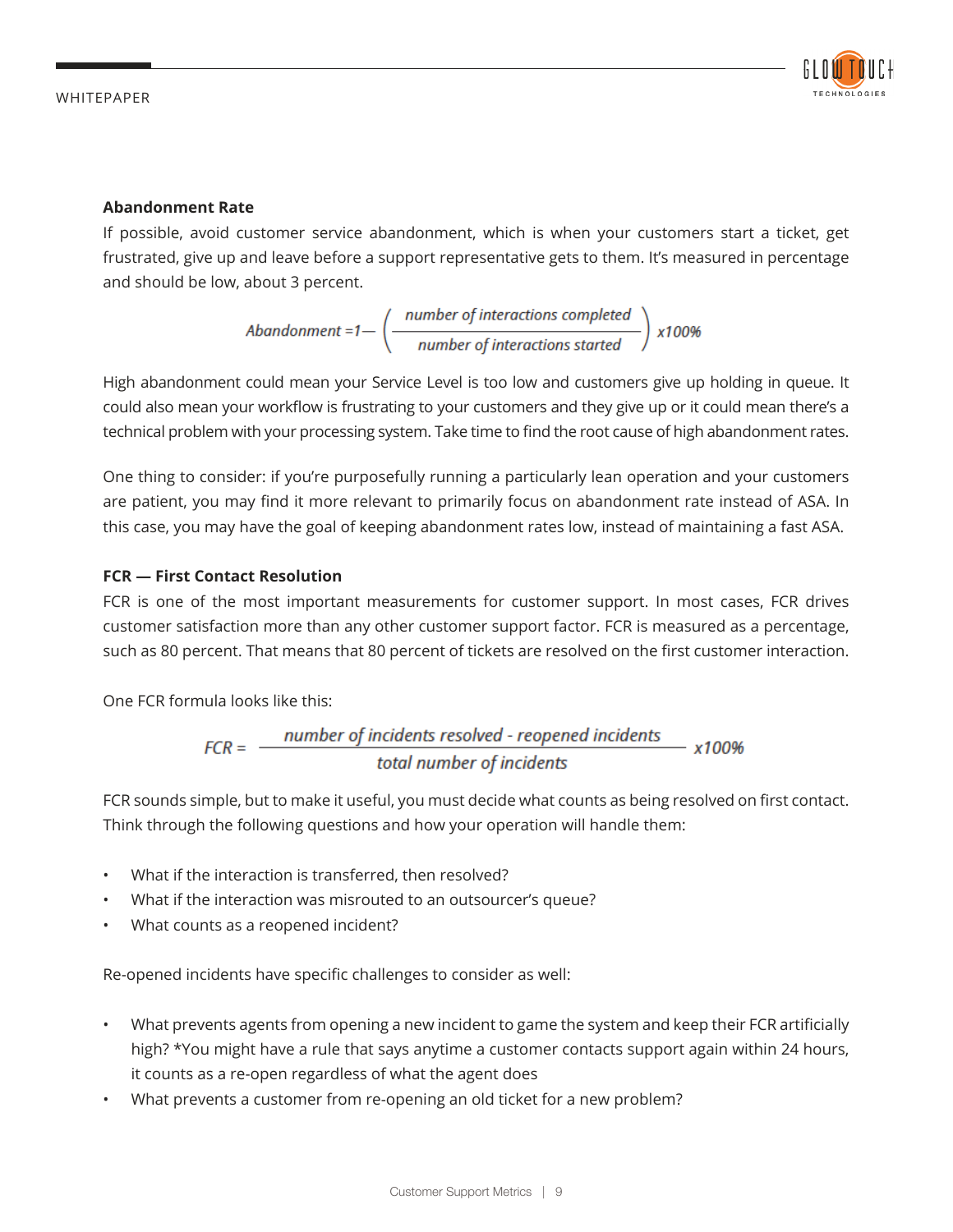

#### **CSAT — Customer Satisfaction**

It's important to find a good way to measure CSAT, but it's difficult to do well. Here are some reasons why:

- Opt-in/out surveys don't offer a good sample
- Customer service agents may exploit means of preventing unhappy customers from completing surveys
- Your most valuable customers probably don't want to be bothered with surveys
- Surveys are so ubiquitous today that many people avoid them
- Poorly worded questions may yield unreliable results
- Changing survey questions too often robs the value over time

Spend time developing a good strategy to measure customer satisfaction. There is a lot of scholarly work on how to conduct good customer satisfaction. Don't take it lightly. Consider these options:

- Multiple channels for feedback (email, inbound/outbound phone calls, etc.)
- Remove biases (e.g. happy or unhappy customers are more likely to respond)
- Make sure you're measuring what really matters:
	- o How satisfied are your customers with their service?
	- o What's important to your customers and what can you do better?
	- o How loyal are your customers? (e.g. NPS)
- Consider incentives: incentives are tricky to get right without introducing bias, but should be considered
- Don't default to a 0-10 scale for every question
- Keep it simple and don't ask too many questions
- Measure over time
- Pay attention to the confidence interval and confidence level for your population and sample size

#### **NPS — Net Promoter Score**

Have you noticed how many surveys ask:

*How likely is it that you would recommend our company to a friend or colleague?*

That's the question companies use to measure NPS. The idea is there are only three types of customers: Promoters, Passives, and Detractors. NPS was developed by and is a registered trademark of Fred Reichheld, Bain & Company, and Satmetrix, and was published in the December 2003 issue of Harvard Business Review article **The One Number You Need to Grow.**

- Promoters (score of 9–10) are loyal customers who would refer you to others and help grow your customer base
- Passives (score of 7–8) are satisfied but unenthusiastic customers who may choose another provider if given the chance
- Detractors (score of 0–6) are unhappy customers who can cause others not to become your customer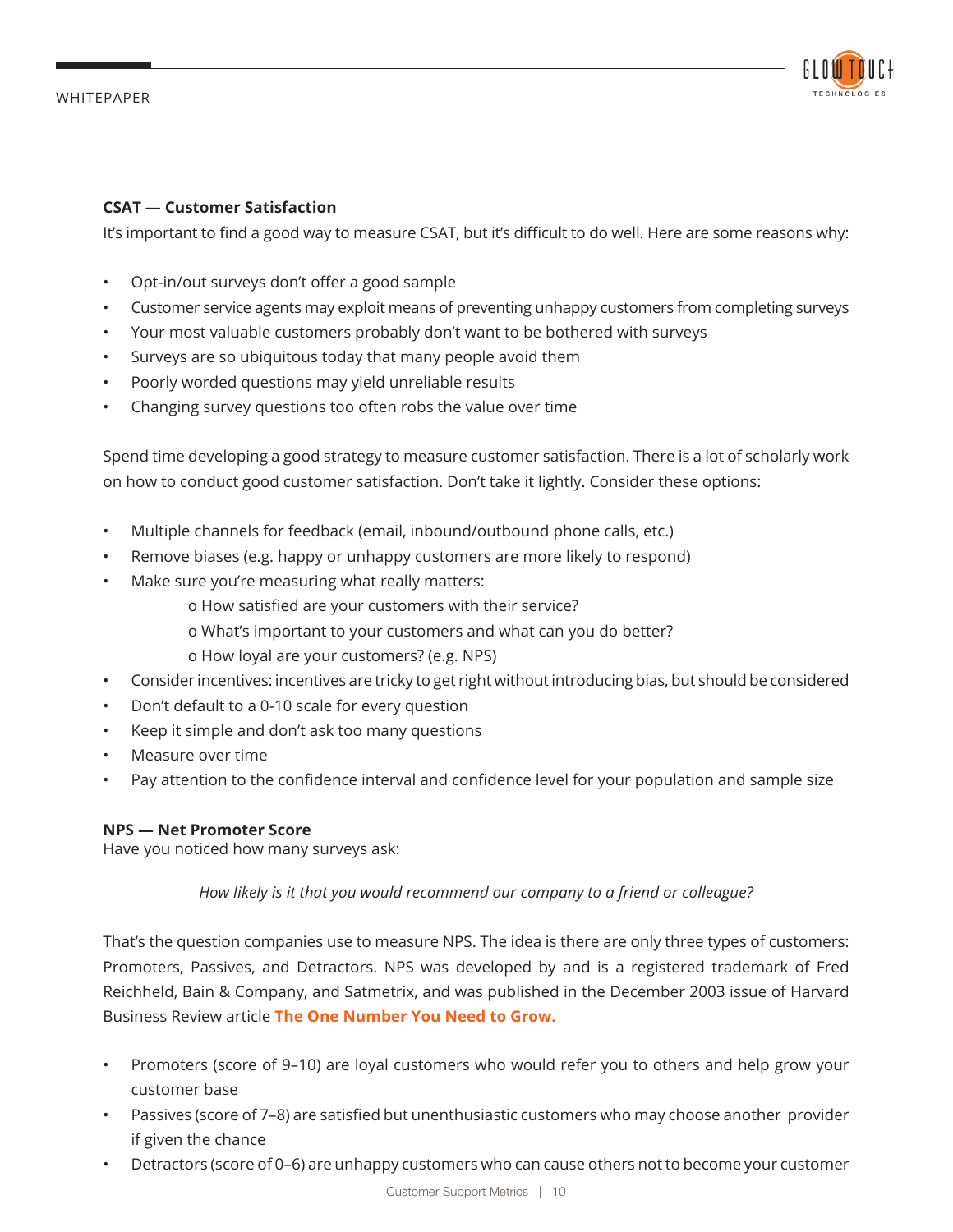

NPS is scored from -100 to 100, with negative scores meaning your customers are net detractors, and positive scores meaning your customers are net promoters. The formula is:

$$
NPS = \left(\frac{\text{Number of Promoters-Number of Detractors}}{\text{Number of Surveys}}\right) \times 100\%
$$

NPS is both a good and bad indicator because it tells you how well you're performing at a high level, over time. But it doesn't identify areas of strength or weakness by itself and usually lags other indicators. That said, it's still important to keep NPS and tailor it specifically to your operation.

## **Summary**

Thanks for tracking through our guide with us. We've covered the approaches you can take to setting your support goals and armed you with the metrics to measure both your operational efficiency and the quality of your customer service.

To accurately and effectively measure and improve your support operation, start by defining and prioritizing your goals. Companies broadly have two competing goals: minimizing costs and delivering a quality customer experience. You'll have to make intentional tradeoffs between the two. Once you define and prioritize your goals, you can select the right approach to meet those goals, generally choosing between a fixed-cost staffing approach or a pay-per-ticket approach. Fixed-cost staffing typically uses a strict budget and is, as a rule, less expensive than pay-per-ticket. But pay-per-ticket (when outsourcing) offers greater flexibility and requires less hands-on work from you, as it puts responsibility on your outsourced support partner to meet specified customer experience metrics.

Metrics that apply to minimizing support costs measure the efficiency of your support operation. Examples include the quantity of tickets handled, the percentage of your team's time spent on support and the speed of contact resolution. Measuring customer service excellence requires different metrics, for example customer satisfaction (CSAT) scores and the time customers spend waiting in queue. Broadly speaking, as you lower support costs, you tend to see dips in customer experience metrics and vice versa. That's okay, as long as you make intentional tradeoffs and decisions to find just the right setup for you, then put systems and accountability in place to ensure you meet your goals.

We highly recommend applying the efficiency and cost modeling we've covered in this guide to measure your operation and uncover opportunities for improvement.

In many cases, the right outsourcing partner can help you measure your operation, prioritize your goals, model your ideal outcomes and get results.